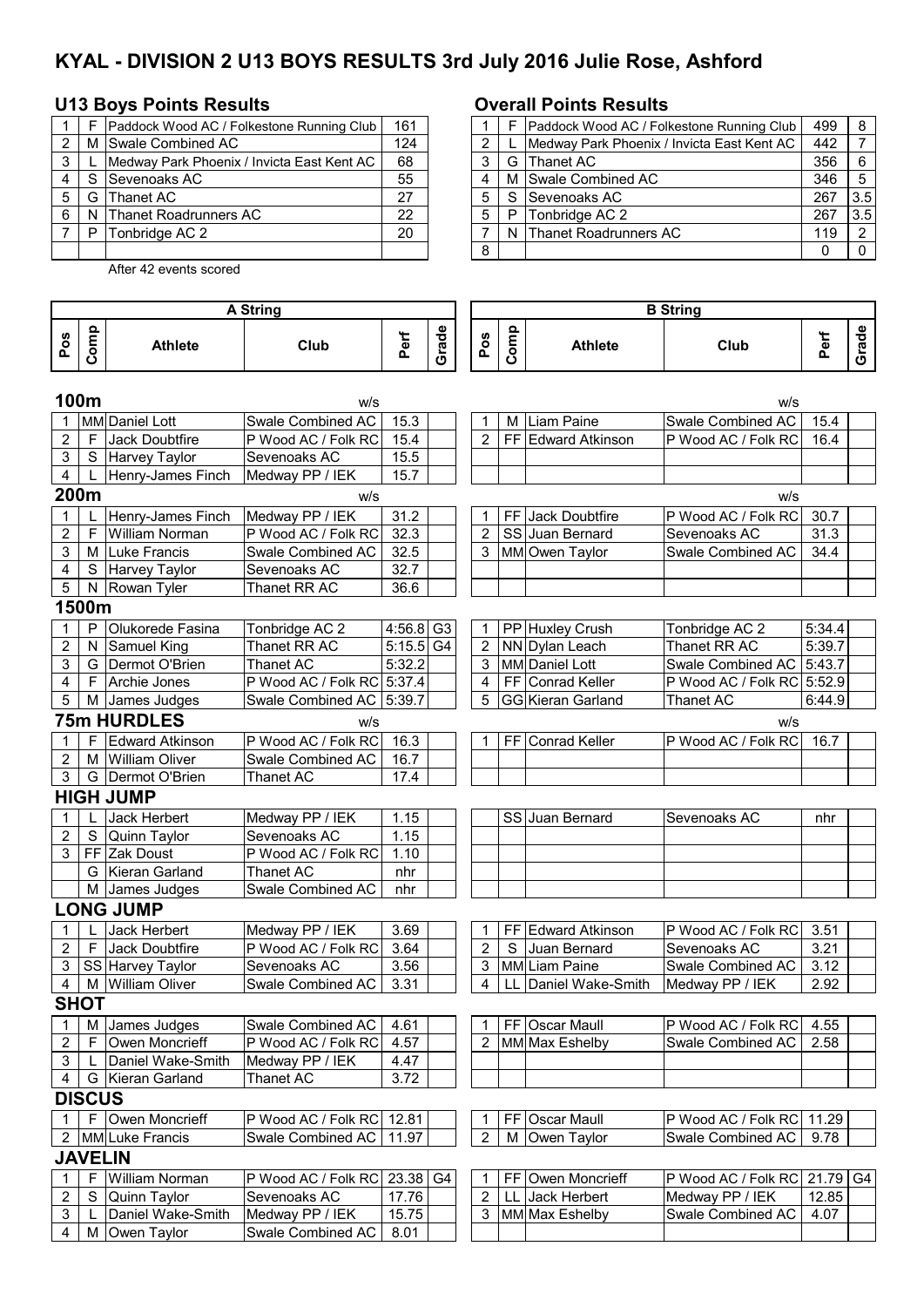## **4x100m RELAYS**

|   | Folk<br>RC.<br>A (<br>wood         | William<br>Norman<br>Jack Doubtfire<br>. Atkinson<br>Archie<br>C:I⊢dward⊣<br>Jones | 60.9                  |  |
|---|------------------------------------|------------------------------------------------------------------------------------|-----------------------|--|
| M | ∴ombined<br>Swale.<br>$\mathbf{A}$ | William<br>Oliver.<br>Paine.<br>Daniel.<br>nti<br><b>ILiam</b><br>James<br>Judaes  | $\mathsf{R}'$<br>O I. |  |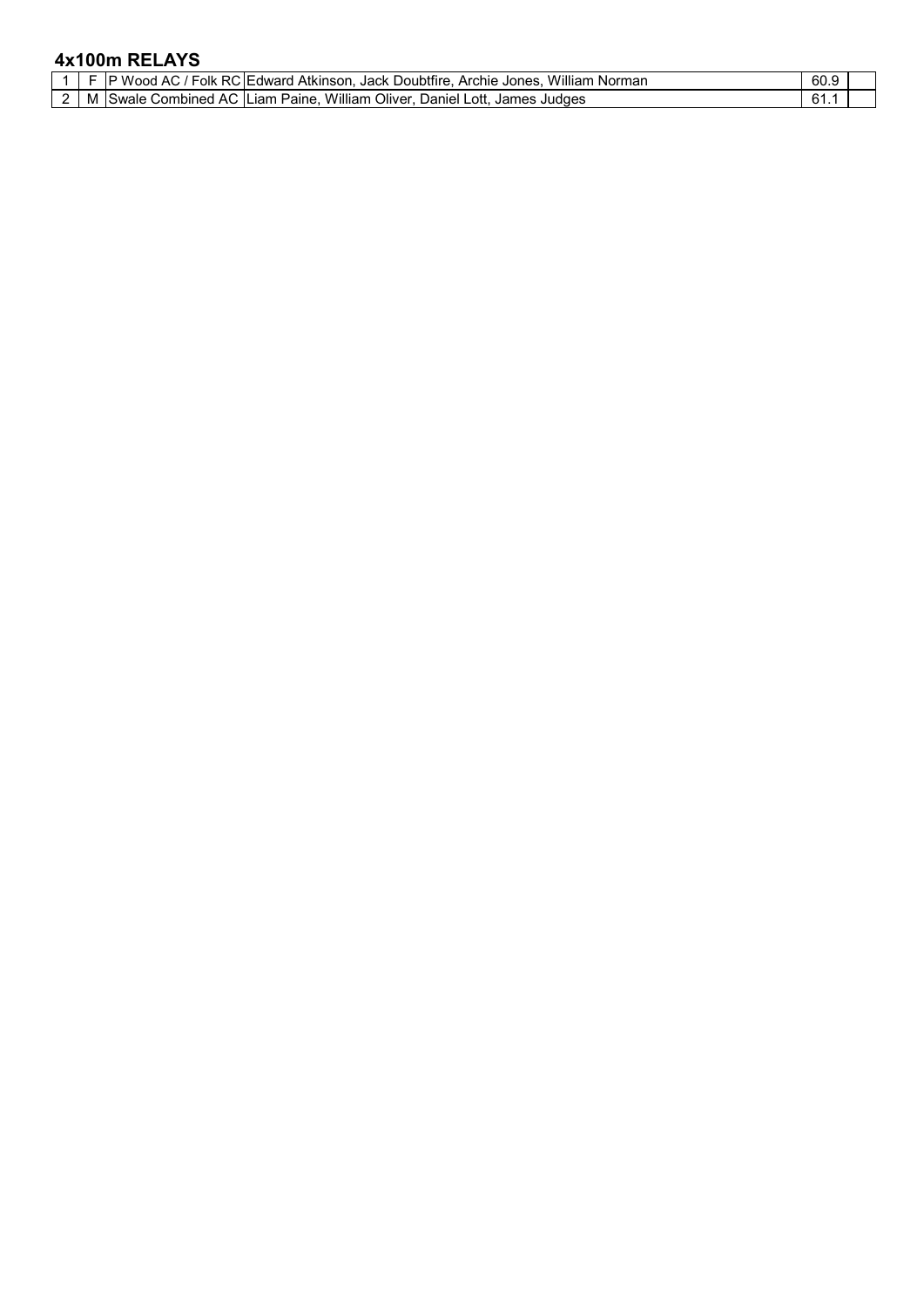# **KYAL - DIVISION 2 U15 BOYS RESULTS 3rd July 2016 Julie Rose, Ashford**

## **U15 Boys Points Results Overall Points Results**

|   | G Thanet AC                                | 115 |   |    | Paddock Wood AC / Folke  |
|---|--------------------------------------------|-----|---|----|--------------------------|
|   | Medway Park Phoenix / Invicta East Kent AC | 87  |   |    | Medway Park Phoenix / Ir |
| 3 | Paddock Wood AC / Folkestone Running Club  | 79  | 3 |    | G Thanet AC              |
|   | P   Tonbridge AC 2                         | 70  |   |    | M Swale Combined AC      |
| 5 | S Sevenoaks AC                             | 62  | 5 | S. | Sevenoaks AC             |
| 6 | N Thanet Roadrunners AC                    | 48  | 5 | P  | Tonbridge AC 2           |
|   | M Swale Combined AC                        | 41  |   |    | Thanet Roadrunners AC    |
|   |                                            |     | 8 |    |                          |

6 M Reece Paine Swale Combined AC 12.24

After 42 events scored

|              | G   | Thanet AC                                  | 115 |   |   | Paddock Wood AC / Folkestone Running Club  | 499 | - 8 |
|--------------|-----|--------------------------------------------|-----|---|---|--------------------------------------------|-----|-----|
| $\mathbf{2}$ |     | Medway Park Phoenix / Invicta East Kent AC | 87  |   |   | Medway Park Phoenix / Invicta East Kent AC | 442 |     |
| 3 I          |     | Paddock Wood AC / Folkestone Running Club  | 79  |   |   | G Thanet AC                                | 356 | - 6 |
| 4            | P   | Tonbridge AC 2                             | 70  |   |   | M Swale Combined AC                        | 346 | -5  |
| 5            | - S | Sevenoaks AC                               | 62  |   |   | S Sevenoaks AC                             | 267 | 3.5 |
| 6            | N   | <b>Thanet Roadrunners AC</b>               | 48  | 5 | P | Tonbridge AC 2                             | 267 | 3.5 |
|              |     | M Swale Combined AC                        | 41  |   |   | N Thanet Roadrunners AC                    | 119 | -2  |
|              |     |                                            |     | 8 |   |                                            |     |     |

|                |               |                        | <b>A String</b>     |             |                |                |              |                        | <b>B</b> String     |           |       |
|----------------|---------------|------------------------|---------------------|-------------|----------------|----------------|--------------|------------------------|---------------------|-----------|-------|
| Pos            | Comp          | <b>Athlete</b>         | Club                | Perf        | Grade          | Pos            | Comp         | <b>Athlete</b>         | Club                | Perf      | Grade |
| 100m           |               |                        | w/s                 |             |                |                |              |                        | w/s                 |           |       |
| 1              | G             | <b>Connor Neal</b>     | Thanet AC           | 12.5        |                |                |              | GG William Jennings    | Thanet AC           | 13.0      |       |
| 2              | N             | Jason Sotos            | Thanet RR AC        | 13.2        |                | $\overline{2}$ |              | NN Ethan Brooks        | Thanet RR AC        | 13.4      |       |
| 3              | S             | Sebastian Burke        | Sevenoaks AC        | 13.5        |                | 3              |              | SS Harry Firth         | Sevenoaks AC        | 14.0      |       |
| 4              | P             | Charlie Ghosh          | Tonbridge AC 2      | 13.6        |                | $\overline{4}$ |              | PP Theo Daviron        | Tonbridge AC 2      | 14.3      |       |
| 5              | L             | <b>Luke Mellor</b>     | Medway PP / IEK     | 13.8        |                | 5              |              | MM Ben Shawsmith       | Swale Combined AC   | 15.2      |       |
| 6              | М             | James English          | Swale Combined AC   | 15.3        |                |                |              |                        |                     |           |       |
| 300m           |               |                        |                     |             |                |                |              |                        |                     |           |       |
|                | G             | <b>Connor Neal</b>     | Thanet AC           | 40.2        | G <sub>3</sub> | 1              |              | GG Jack Seery          | Thanet AC           | 42.9      |       |
| 2              | S             | Sebastian Burke        | Sevenoaks AC        | 41.2        | G <sub>4</sub> | 2              |              | PP Tobi Akioye         | Tonbridge AC 2      | 48.3      |       |
| 3              | ${\sf P}$     | Charlie Ghosh          | Tonbridge AC 2      | 42.4        |                |                |              |                        |                     |           |       |
| 4              | $\mathsf F$   | Lewis Penny            | P Wood AC / Folk RC | 48.9        |                |                |              |                        |                     |           |       |
| 5              | LL            | <b>Isaac Thomas</b>    | Medway PP / IEK     | 54.8        |                |                |              |                        |                     |           |       |
|                | 1500m         |                        |                     |             |                |                |              |                        |                     |           |       |
| 1              |               | <b>Charlie Brisley</b> | Medway PP / IEK     | $4:25.6$ G2 |                | 1              | $\mathbf{H}$ | <b>Oscar Parrick</b>   | Medway PP / IEK     | 4:41.0 G4 |       |
| 2              | N.            | <b>Benjamin Davis</b>  | Thanet RR AC        | 5:13.6      |                |                |              |                        |                     |           |       |
| 3              | м             | <b>Ben Shawsmith</b>   | Swale Combined AC   | 5:21.9      |                |                |              |                        |                     |           |       |
| 4              | F             | Spencer Elphick        | P Wood AC / Folk RC | 5:32.5      |                |                |              |                        |                     |           |       |
| 5              | P             | Scott Paige            | Tonbridge AC 2      | 5:34.6      |                |                |              |                        |                     |           |       |
| 6              | S             | Joseph Cooper          | Sevenoaks AC        | 6:06.1      |                |                |              |                        |                     |           |       |
|                |               | 80m HURDLES            | W/S                 |             |                |                |              |                        | w/s                 |           |       |
|                |               | Inigo Warren           | Medway PP / IEK     | 14.4        |                |                |              |                        |                     |           |       |
|                |               | <b>HIGH JUMP</b>       |                     |             |                |                |              |                        |                     |           |       |
| 1              | L             | Luke Mellor            | Medway PP / IEK     | 1.50        |                | 1              | LL           | Inigo Warren           | Medway PP / IEK     | 1.45      |       |
| $\overline{2}$ |               | S Harry Firth          | Sevenoaks AC        | 1.35        |                |                |              |                        |                     |           |       |
|                |               | <b>Pole Vault</b>      |                     |             |                |                |              |                        |                     |           |       |
| $\mathbf{1}$   | P             | Theo Daviron           | Tonbridge AC 2      | 2.20        |                |                |              |                        |                     |           |       |
|                |               | <b>LONG JUMP</b>       |                     |             |                |                |              |                        |                     |           |       |
| 1              |               | G Samuel Belsey        | <b>Thanet AC</b>    | 5.11        | G4             | $\mathbf 1$    |              | GG Aston Fredericks    | <b>Thanet AC</b>    | 4.36      |       |
| 2              | L             | Inigo Warren           | Medway PP / IEK     | 4.85        |                | $\overline{2}$ |              | FF Lewis Penny         | P Wood AC / Folk RC | 3.80      |       |
| 3              | S             | Harry Firth            | Sevenoaks AC        | 4.64        |                | 3              |              | MM James English       | Swale Combined AC   | 3.67      |       |
| 4              | N             | <b>Ethan Brooks</b>    | Thanet RR AC        | 4.57        |                |                |              |                        |                     |           |       |
| 5              | P             | Theo Daviron           | Tonbridge AC 2      | 4.27        |                |                |              |                        |                     |           |       |
| 6              | M             | Reece Paine            | Swale Combined AC   | 3.95        |                |                |              |                        |                     |           |       |
| 7              | F             | Kiran Gregory          | P Wood AC / Folk RC | 3.89        |                |                |              |                        |                     |           |       |
| <b>SHOT</b>    |               |                        |                     |             |                |                |              |                        |                     |           |       |
| 1              | P             | Charlie Ghosh          | Tonbridge AC 2      | 9.38        |                |                |              | FF Spencer Elphick     | P Wood AC / Folk RC | 6.89      |       |
| 2              |               | Luke Mellor            | Medway PP / IEK     | 8.60        |                | 2              |              | <b>GG Ned Naisbitt</b> | Thanet AC           | 5.75      |       |
| 3              | F.            | <b>Drew Parker</b>     | P Wood AC / Folk RC | 7.52        |                |                |              |                        |                     |           |       |
| 4              | G             | Kieran Day             | Thanet AC           | 5.98        |                |                |              |                        |                     |           |       |
|                | <b>DISCUS</b> |                        |                     |             |                |                |              |                        |                     |           |       |
| 1              | $\mathbf S$   | Sebastian Burke        | Sevenoaks AC        | 27.45 G4    |                | 1              |              | FF Kiran Gregory       | P Wood AC / Folk RC | 13.25     |       |
| 2              | N             | <b>Ethan Brooks</b>    | Thanet RR AC        | 18.51       |                | 2              |              | GG Kieran Day          | Thanet AC           | 12.96     |       |
| 3              | F.            | Jacob Glynn            | P Wood AC / Folk RC | 14.19       |                |                |              |                        |                     |           |       |
| 4              | G             | Ned Naisbitt           | Thanet AC           | 13.24       |                |                |              |                        |                     |           |       |
| $\sqrt{5}$     |               | Sebastian Ngassa       | Medway PP / IEK     | 12.75       |                |                |              |                        |                     |           |       |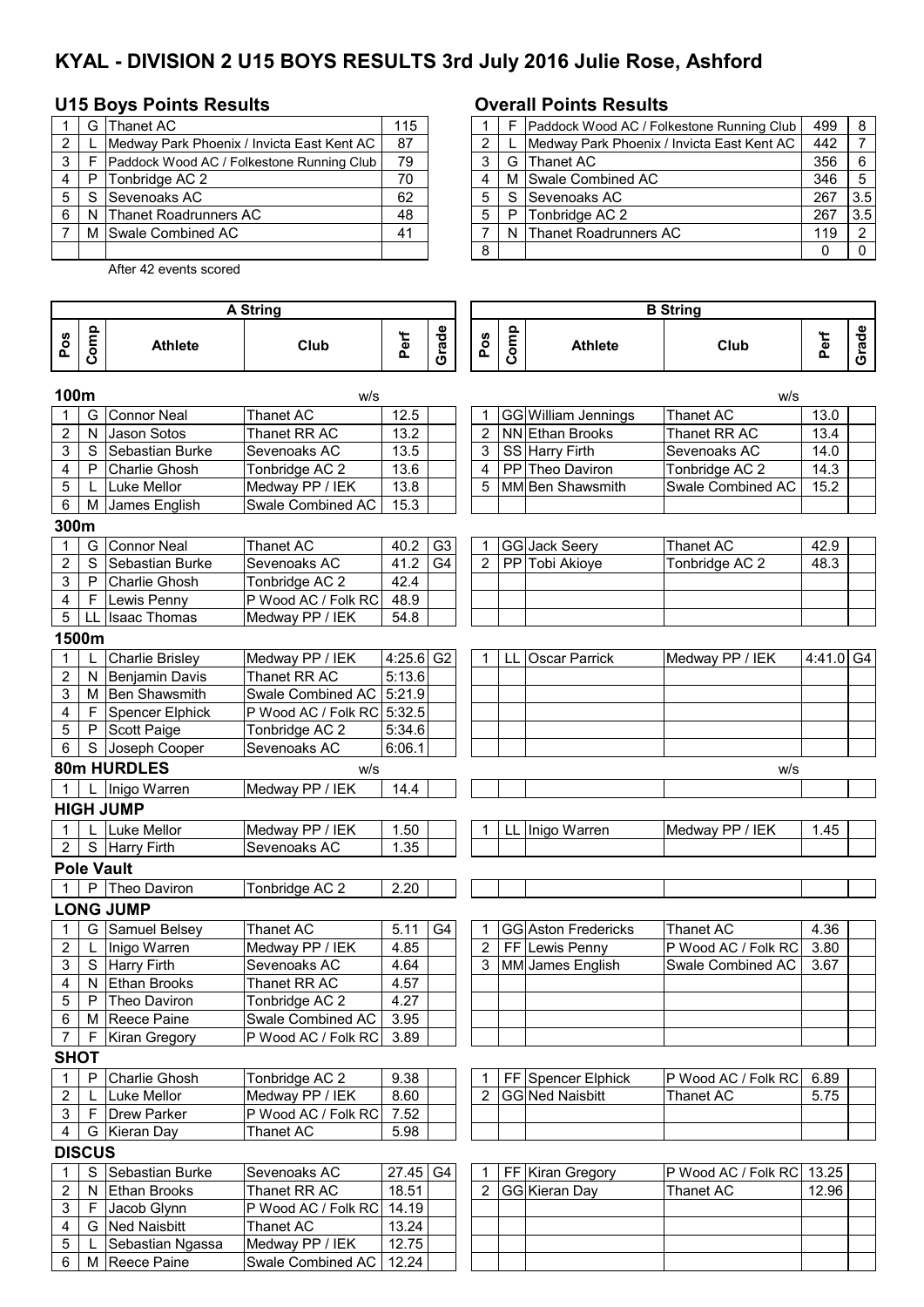#### **JAVELIN**

|                      |                | FF Jacob Glynn  | P Wood AC / Folk RC 26.96 |                                                                        |  |  |  | <b>Kiran Gregory</b> | P Wood AC / Folk RC 26.37 |       |  |  |  |
|----------------------|----------------|-----------------|---------------------------|------------------------------------------------------------------------|--|--|--|----------------------|---------------------------|-------|--|--|--|
| 2                    |                | G Ned Naisbitt  | Thanet AC                 | 26.16                                                                  |  |  |  | GG Kieran Day        | Thanet AC                 | 13.99 |  |  |  |
|                      |                | M Reece Paine   | Swale Combined AC   23.06 |                                                                        |  |  |  | IMMIBen Shawsmith    | <b>Swale Combined AC</b>  | ndr   |  |  |  |
|                      |                | N IJason Sotos  | Thanet RR AC              | 13.89                                                                  |  |  |  |                      |                           |       |  |  |  |
| 5 <sup>5</sup>       |                | S Joseph Cooper | Sevenoaks AC              | 12.65                                                                  |  |  |  |                      |                           |       |  |  |  |
|                      | 4x100m         |                 |                           |                                                                        |  |  |  |                      |                           |       |  |  |  |
|                      | G I            | Thanet AC       |                           | Samuel Belsey, Connor Neal, William Jennings, Aston Fredericks<br>51.0 |  |  |  |                      |                           |       |  |  |  |
| $\mathbf{2}^{\circ}$ | P <sub>1</sub> | Tonbridge AC 2  |                           | Charlie Ghosh, Theo Daviron, Scott Paige, Tobi Akioye<br>61.8          |  |  |  |                      |                           |       |  |  |  |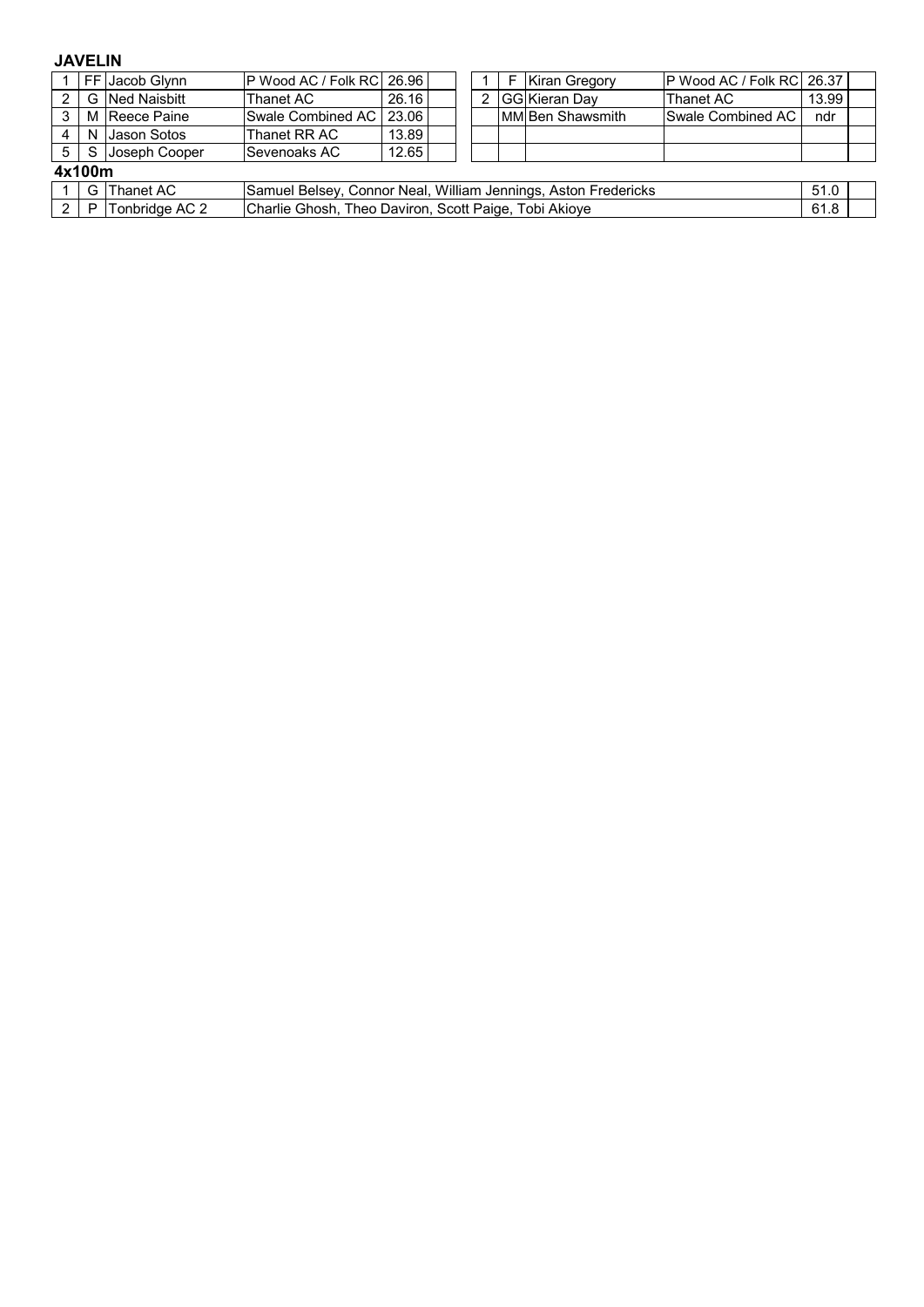# **KYAL - DIVISION 2 U13 GIRLS RESULTS 3rd July 2016 Julie Rose, Ashford**

### **U13 Girls Points Results Overall Points Results**

|   |    | Medway Park Phoenix / Invicta East Kent AC | 144 |   |   | Paddock Wood AC / Folke  |
|---|----|--------------------------------------------|-----|---|---|--------------------------|
|   | G. | Thanet AC                                  | 118 |   |   | Medway Park Phoenix / Ir |
|   |    | M Swale Combined AC                        | 117 | 3 |   | G Thanet AC              |
| 4 |    | Paddock Wood AC / Folkestone Running Club  | 104 |   |   | M Swale Combined AC      |
| 5 | P  | Tonbridge AC 2                             | 99  | 5 | S | Sevenoaks AC             |
| 6 |    | Sevenoaks AC                               | 88  | 5 | P | Tonbridge AC 2           |
|   |    | N Thanet Roadrunners AC                    | 25  |   |   | Thanet Roadrunners AC    |
|   |    |                                            |     | 8 |   |                          |

After 42 events scored

|       |    | Medway Park Phoenix / Invicta East Kent AC | 144 |   |   | Paddock Wood AC / Folkestone Running Club  | 499 | -8  |
|-------|----|--------------------------------------------|-----|---|---|--------------------------------------------|-----|-----|
| 2 I   | G  | Thanet AC                                  | 118 |   |   | Medway Park Phoenix / Invicta East Kent AC | 442 |     |
| 3     | м  | Swale Combined AC                          | 117 |   |   | G Thanet AC                                | 356 | - 6 |
| 4     |    | Paddock Wood AC / Folkestone Running Club  | 104 |   |   | M Swale Combined AC                        | 346 | -5  |
| 5   P |    | Tonbridge AC 2                             | 99  |   |   | S Sevenoaks AC                             | 267 | 3.5 |
| 6     | -S | Sevenoaks AC                               | 88  | 5 | P | Tonbridge AC 2                             | 267 | 3.5 |
|       |    | N Thanet Roadrunners AC                    | 25  |   |   | N Thanet Roadrunners AC                    | 119 | -2  |
|       |    |                                            |     | 8 |   |                                            |     |     |

|                         |       |                         | <b>A String</b>            |             |                |                |                                      |                           |                            |        |       |
|-------------------------|-------|-------------------------|----------------------------|-------------|----------------|----------------|--------------------------------------|---------------------------|----------------------------|--------|-------|
| Pos                     | Comp  | <b>Athlete</b>          | Club                       | Perf        | Grade          | Pos            | Comp                                 | <b>Athlete</b>            | Club                       | Perf   | Grade |
| 75m                     |       |                         |                            |             |                |                |                                      |                           |                            |        |       |
| $\mathbf 1$             |       | <b>Maddison Sawyer</b>  | Medway PP / IEK            | 11.1        | G4             | 1              |                                      | SS Robin Zijdenbos        | Sevenoaks AC               | 11.6   |       |
| $\overline{2}$          | S     | Georgina Burke          | Sevenoaks AC               | 11.5        |                | 2              |                                      | <b>MM</b> Amelia Williams | Swale Combined AC          | 12.0   |       |
| 3                       |       | M Freya Jury            | Swale Combined AC          | 11.8        |                | 3              |                                      | GG Grace Jakeman          | Thanet AC                  | 12.1   |       |
| 4                       | P     | Martha Jones            | Tonbridge AC 2             | 12.0        |                | 4              |                                      | FF Macey Forster          | P Wood AC / Folk RC        | 12.3   |       |
| 5                       | G     | <b>Libby Pritchard</b>  | <b>Thanet AC</b>           | 12.2        |                | 5              | LL                                   | Amira Thomas              | Medway PP / IEK            | 12.3   |       |
| 6                       | F     | Bella Reina             | P Wood AC / Folk RC        | 12.4        |                | 6              |                                      | PP Isobel Thorn           | Tonbridge AC 2             | 12.6   |       |
|                         | 150m  |                         | w/s                        |             |                |                |                                      |                           | w/s                        |        |       |
| $\mathbf{1}$            |       | Maddison Sawyer         | Medway PP / IEK            | 21.9        | G4             | 1              | LL                                   | Isabelle Harding          | Medway PP / IEK            | 21.7   | G4    |
| $\overline{c}$          | P     | Martha Jones            | Tonbridge AC 2             | 23.3        |                | $\overline{2}$ |                                      | PP Zoe Baigent            | Tonbridge AC 2             | 23.1   |       |
| 3                       |       | M Zoe Francis           | Swale Combined AC          | 23.6        |                | 3              |                                      | SS Julia Sackville-West   | Sevenoaks AC               | 25.3   |       |
| 4                       | S     | Robin Zijdenbos         | Sevenoaks AC               | 23.7        |                | 4              |                                      | <b>GG Mabel Naisbitt</b>  | <b>Thanet AC</b>           | 26.0   |       |
| 5                       | G     | <b>Libby Pritchard</b>  | <b>Thanet AC</b>           | 24.8        |                | 5              |                                      | FF Maia Hyland            | P Wood AC / Folk RC        | 26.1   |       |
| 6                       | F     | <b>Mollie Dew</b>       | P Wood AC / Folk RC        | 26.5        |                | 6              |                                      | MM Madeline Chapman       | Swale Combined AC          | 27.0   |       |
|                         | 1200m |                         |                            |             |                |                |                                      |                           |                            |        |       |
| $\mathbf 1$             | N     | Jenny Swandale          | Thanet RR AC               | $4:08.0$ G4 |                | 1              | LL                                   | <b>Emily Newnham</b>      | Medway PP / IEK            | 4:30.7 |       |
| $\overline{2}$          |       | Jildou Chappell         | Medway PP / IEK            | 4:12.2      | G4             | $\overline{2}$ |                                      | FF Hannah Bennett         | P Wood AC / Folk RC 4:49.0 |        |       |
| 3                       | F.    | <b>Libby Turbutt</b>    | P Wood AC / Folk RC 4:29.9 | 3<br>4:51.5 |                |                | NN Isobel Tyler                      | Thanet RR AC              | 4:54.3                     |        |       |
| 4                       | S     | Julia Sackville-West    | Sevenoaks AC               |             |                |                |                                      |                           |                            |        |       |
| 5                       |       | M   Madeline Chapman    | Swale Combined AC 4:52.4   |             |                |                |                                      |                           |                            |        |       |
| 6                       | G     | Jessica Francis         | Thanet AC                  | 5:33.6      |                |                |                                      |                           |                            |        |       |
|                         |       | 70m HURDLES             | w/s                        |             |                |                |                                      |                           | w/s                        |        |       |
| $\mathbf 1$             |       | <b>Isabelle Harding</b> | Medway PP / IEK            | 12.1        | G <sub>2</sub> | 1              |                                      | FF Bella Reina            | P Wood AC / Folk RC        | 14.8   |       |
| $\overline{2}$          | P     | <b>Maisy Smith</b>      | Tonbridge AC 2             | 13.6        |                | $\overline{2}$ |                                      | MM Isobel Martin          | Swale Combined AC          | 15.0   |       |
| 3                       | F     | Macey Forster           | P Wood AC / Folk RC        | 13.7        |                | 3              |                                      | GG Grace Jakeman          | Thanet AC                  | 15.2   |       |
| 4                       |       | M Freya Jury            | Swale Combined AC          | 13.8        |                | 4              |                                      | LL Jamie Smith            | Medway PP / IEK            | 16.2   |       |
| 5                       | S     | <b>Dulcie Pascual</b>   | Sevenoaks AC               | 14.1        |                | 5              |                                      | SS Hannah Firth           | Sevenoaks AC               | 16.7   |       |
| 6                       | G     | <b>Mabel Naisbitt</b>   | Thanet AC                  | 15.0        |                |                |                                      | PP Isobel Thorn           | Tonbridge AC 2             | dnf    |       |
|                         |       | <b>HIGH JUMP</b>        |                            |             |                |                |                                      |                           |                            |        |       |
| $\mathbf 1$             |       | G Abigail Debling       | Thanet AC                  | 1.20        |                | 1              | LL                                   | Emily Newnham             | Medway PP / IEK            | 1.10   |       |
| $\mathbf{1}$            | L     | Jamie Smith             | Medway PP / IEK            | 1.20        |                | $\overline{2}$ | S                                    | <b>Dulcie Pascual</b>     | Sevenoaks AC               | 1.05   |       |
| 3                       |       | SS Georgina Burke       | Sevenoaks AC               | 1.20        |                | 3              |                                      | MM Amelia Williams        | Swale Combined AC          | 1.05   |       |
| 4                       | P     | Martha Jones            | Tonbridge AC 2             | 1.20        |                |                |                                      | FF Poppy Jury             | P Wood AC / Folk RC        | nhr    |       |
| 5                       |       | M Zoe Francis           | Swale Combined AC          | 1.15        |                |                |                                      |                           |                            |        |       |
| 6                       | F     | Maia Hyland             | P Wood AC / Folk RC        | 1.05        |                |                |                                      |                           |                            |        |       |
|                         |       | <b>LONG JUMP</b>        |                            |             |                |                |                                      |                           |                            |        |       |
| 1                       | S     | Robin Zijdenbos         | Sevenoaks AC               | 4.00        | G4             | 1              | M                                    | Freya Jury                | Swale Combined AC          | 3.85   |       |
| 2                       |       | MM Isobel Martin        | Swale Combined AC          | 3.89        |                | 2              |                                      | PP Zoe Baigent            | Tonbridge AC 2             | 3.52   |       |
| 3                       |       | Amira Thomas            | Medway PP / IEK            | 3.73        |                | 3              |                                      | G Grace Jakeman           | Thanet AC                  | 3.46   |       |
| $\overline{\mathbf{4}}$ | F     | Libby Turbutt           | P Wood AC / Folk RC        | 3.61        |                | 4              |                                      | SS Hannah Firth           | Sevenoaks AC               | 3.19   |       |
| 5                       |       | GG Libby Pritchard      | <b>Thanet AC</b>           | 3.58        |                | 5              |                                      | NN Darcey Hobbs           | Thanet RR AC               | 2.81   |       |
| 6                       | P     | Amalie Abdali           | Tonbridge AC 2             | 3.56        |                | 6              | FF Poppy Jury<br>P Wood AC / Folk RC |                           | 2.00                       |        |       |
| $\overline{7}$          | N.    | Jenny Swandale          | Thanet RR AC               | 3.49        |                |                |                                      |                           |                            |        |       |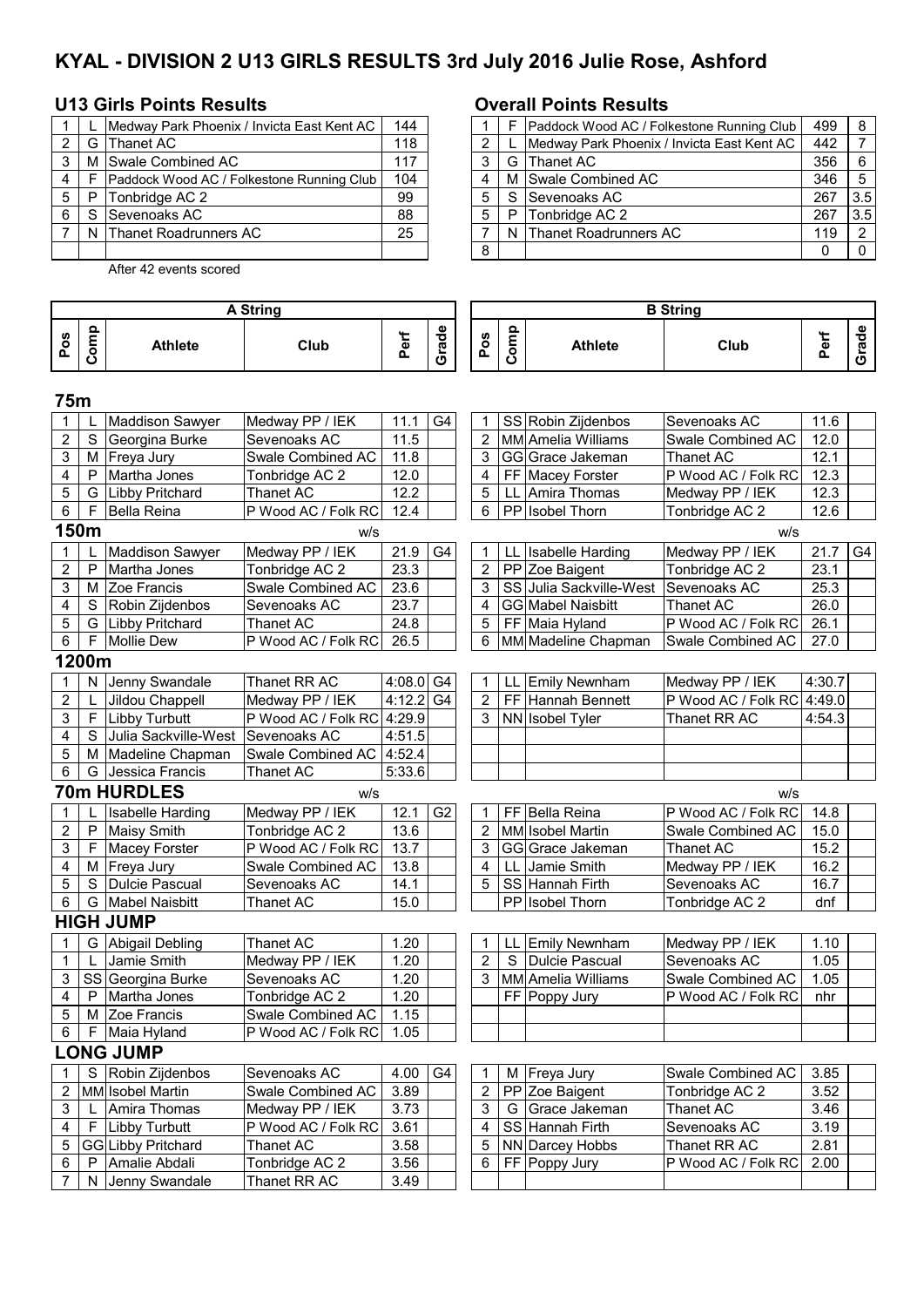## **SHOT**

|                |    | <b>GG</b> Abigail Debling | Thanet AC                                                                        | 7.82  | G <sub>2</sub> |  |   | 7.28 | G <sub>3</sub>            |                     |       |  |
|----------------|----|---------------------------|----------------------------------------------------------------------------------|-------|----------------|--|---|------|---------------------------|---------------------|-------|--|
| 2              |    | Isabelle Harding          | Medway PP / IEK                                                                  | 6.61  | G <sub>4</sub> |  | 2 |      | PP Amalie Abdali          | Tonbridge AC 2      | 6.01  |  |
| 3              | P  | Caitlin Ebbage            | Tonbridge AC 2                                                                   | 6.07  |                |  | 3 | LL   | <b>Maddison Sawyer</b>    | Medway PP / IEK     | 5.80  |  |
| 4              | M  | <b>Katie Waller</b>       | Swale Combined AC                                                                | 5.34  |                |  | 4 |      | <b>MMIZoe Francis</b>     | Swale Combined AC   | 4.64  |  |
| 5              | F  | Ellie Burke               | P Wood AC / Folk RC                                                              | 4.84  |                |  | 5 |      | <b>FF Lilie Moncrieff</b> | P Wood AC / Folk RC | 4.53  |  |
|                |    | <b>HAMMER</b>             |                                                                                  |       |                |  |   |      |                           |                     |       |  |
|                | Ρ  | Caitlin Ebbage            | Tonbridge AC 2                                                                   | 21.59 |                |  |   |      | GG Jessica Francis        | Thanet AC           | 12.54 |  |
| 2              | G  | <b>Lily Murray</b>        | 18.96<br>Thanet AC<br>2<br>Katie Waller<br>Swale Combined AC<br>11.40<br>м       |       |                |  |   |      |                           |                     |       |  |
| 3              | F  | Ellie Burke               | P Wood AC / Folk RC<br>15.79                                                     |       |                |  |   |      |                           |                     |       |  |
| 4              |    | <b>MM</b> Amelia Williams | Swale Combined AC<br>15.39                                                       |       |                |  |   |      |                           |                     |       |  |
| 5              | LL | <b>Emily Newnham</b>      | Medway PP / IEK                                                                  | ndr   |                |  |   |      |                           |                     |       |  |
| <b>JAVELIN</b> |    |                           |                                                                                  |       |                |  |   |      |                           |                     |       |  |
|                | P  | Caitlin Ebbage            | Tonbridge AC 2                                                                   | 20.02 | G <sub>3</sub> |  |   |      | Jildou Chappell           | Medway PP / IEK     | 11.97 |  |
| 2              | M  | <b>Katie Waller</b>       | Swale Combined AC                                                                | 17.26 | G4             |  | 2 |      | FF Lilie Moncrieff        | P Wood AC / Folk RC | 9.49  |  |
| 3              | F  | Maia Hyland               | P Wood AC / Folk RC                                                              | 16.04 | G4             |  | 3 |      | GG Jessica Francis        | Thanet AC           | 8.23  |  |
| 4              |    | Jamie Smith               | Medway PP / IEK                                                                  | 11.98 |                |  |   |      |                           |                     |       |  |
| 5              | G  | <b>Lily Murray</b>        | Thanet AC                                                                        | 10.33 |                |  |   |      |                           |                     |       |  |
|                |    | 4x100m RELAYS             |                                                                                  |       |                |  |   |      |                           |                     |       |  |
|                |    | Medway PP / IEK           | 58.4<br>Maddison Sawyer, Isabelle Harding, Emily Newnham, Amira Thomas           |       |                |  |   |      |                           |                     |       |  |
| $\overline{2}$ | S  | Sevenoaks AC              | Julia Sackville-West, Dulcie Pascual, Robin Zijdenbos, Georgina Burke            |       |                |  |   |      |                           |                     | 61.5  |  |
| 3              | P  | Tonbridge AC 2            | Martha Jones, Zoe Baigent, Amalie Abdali, Isobel Thorn                           |       |                |  |   |      |                           |                     | 61.7  |  |
| 4              | G  | Thanet AC                 | Grace Jakeman, Libby Pritchard, Mabel Naisbitt, Abigail Debling                  |       |                |  |   |      |                           |                     | 61.9  |  |
| 5              | M  |                           | 63.5<br>Swale Combined AC Amelia Williams, Zoe Francis, Freya Jury, Katie Waller |       |                |  |   |      |                           |                     |       |  |

6 F P Wood AC / Folk RC Macey Forster, Libby Johnson, Bella Reina, Hannah Bennett | 63.6 Macey Forster, Libby Johnson, Bella Reina, Hannah Bennett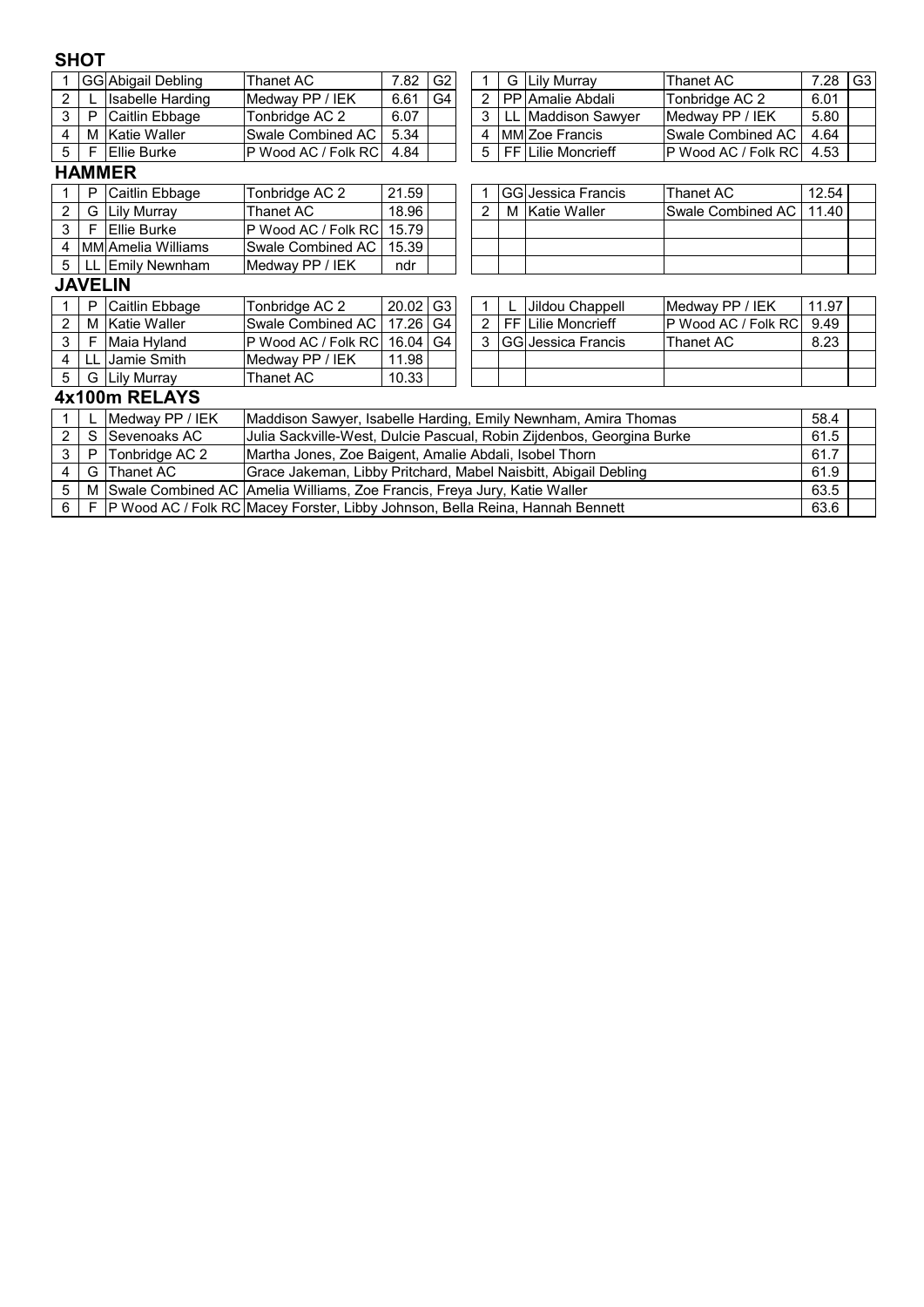# **KYAL - DIVISION 2 U15 GIRLS RESULTS 3rd July 2016 Julie Rose, Ashford**

## **U15 Girls Points Results Overall Points Results**

|   |   | Paddock Wood AC / Folkestone Running Club  | 155 |   |   | Paddock Wood AC / Folke  |
|---|---|--------------------------------------------|-----|---|---|--------------------------|
| 2 |   | Medway Park Phoenix / Invicta East Kent AC | 143 |   |   | Medway Park Phoenix / Ir |
|   |   | G Thanet AC                                | 96  | 3 |   | G Thanet AC              |
| 4 | P | Tonbridge AC 2                             | 78  |   |   | M Swale Combined AC      |
| 5 |   | M Swale Combined AC                        | 64  | 5 |   | Sevenoaks AC             |
| 6 |   | Sevenoaks AC                               | 62  | 5 | P | Tonbridge AC 2           |
|   |   | N Thanet Roadrunners AC                    | 24  |   | N | Thanet Roadrunners AC    |
|   |   |                                            |     | 8 |   |                          |

5 LL Lauren Macey Medway PP / IEK 5.64

After 42 events scored

|              |   | Paddock Wood AC / Folkestone Running Club  | 155 |   |   | Paddock Wood AC / Folkestone Running Club  | 499 | -8  |
|--------------|---|--------------------------------------------|-----|---|---|--------------------------------------------|-----|-----|
| $\mathbf{2}$ |   | Medway Park Phoenix / Invicta East Kent AC | 143 |   |   | Medway Park Phoenix / Invicta East Kent AC | 442 |     |
| 3            | G | Thanet AC                                  | 96  |   |   | G Thanet AC                                | 356 | - 6 |
| 4            | P | Tonbridge AC 2                             | 78  |   |   | M Swale Combined AC                        | 346 | -5  |
| 5            | M | Swale Combined AC                          | 64  |   |   | S Sevenoaks AC                             | 267 | 3.5 |
| 6            | S | Sevenoaks AC                               | 62  | 5 | P | Tonbridge AC 2                             | 267 | 3.5 |
|              |   | N Thanet Roadrunners AC                    | 24  |   |   | N Thanet Roadrunners AC                    | 119 | -2  |
|              |   |                                            |     | 8 |   |                                            |     |     |

| <b>A String</b> |       |                                            |                            |        | <b>B</b> String |                         |      |                        |                            |        |       |
|-----------------|-------|--------------------------------------------|----------------------------|--------|-----------------|-------------------------|------|------------------------|----------------------------|--------|-------|
|                 |       |                                            |                            |        |                 |                         |      |                        |                            |        |       |
| Pos             | Comp  | <b>Athlete</b>                             | Club                       | Perf   | Grade           | Pos                     | Comp | <b>Athlete</b>         | Club                       | Perf   | Grade |
| 100m            |       |                                            | w/s                        |        |                 |                         |      |                        | W/S                        |        |       |
|                 | G     | Erin Moses                                 | Thanet AC                  | 13.4   | G <sub>4</sub>  | 1                       |      | LL Hannah Scrivens     | Medway PP / IEK            | 13.8   |       |
| $\overline{c}$  | L     | Djamilla Nkereuwem                         | Medway PP / IEK            | 14.0   |                 | $\overline{\mathbf{c}}$ |      | GG Leah McDonald       | <b>Thanet AC</b>           | 15.2   |       |
| 3               | F.    | Alysha Strain                              | P Wood AC / Folk RC        | 15.3   |                 | 3                       |      | FF Jaan-Imelda Sobande | P Wood AC / Folk RC        | 15.8   |       |
| 4               |       | S Hannah Bowers                            | Sevenoaks AC               | 15.4   |                 | 4                       |      | SS Abigail Vallance    | Sevenoaks AC               | 15.9   |       |
| 5               | м     | Isobelle Jackson                           | Swale Combined AC          | 15.4   |                 |                         |      |                        |                            |        |       |
| 6               | P     | Megan Baxter-Rogers Tonbridge AC 2         |                            | 15.6   |                 |                         |      |                        |                            |        |       |
| 300m            |       |                                            |                            |        |                 |                         |      |                        |                            |        |       |
| $\mathbf{1}$    | LL    | Djamilla Nkereuwem Medway PP / IEK         |                            | 45.0   | G4              | 1                       |      | Hannah Scrivens        | Medway PP / IEK            | 46.7   |       |
| $\mathbf 2$     |       | G Mia Hillyard                             | Thanet AC                  | 45.3   | G <sub>4</sub>  | $\overline{2}$          |      | FF Caitlin Gallagher   | P Wood AC / Folk RC        | 49.6   |       |
| 3               | F.    | <b>Katie Lacey</b>                         | P Wood AC / Folk RC        | 48.5   |                 | 3                       |      | SS Annabelle Wilding   | Sevenoaks AC               | 51.4   |       |
| 4               | S.    | Lauren Vallance                            | Sevenoaks AC               | 49.9   |                 |                         |      |                        |                            |        |       |
| 5               | N.    | <b>Madeline Stirk</b>                      | Thanet RR AC               | 52.2   |                 |                         |      |                        |                            |        |       |
|                 | 1500m |                                            |                            |        |                 |                         |      |                        |                            |        |       |
|                 | N.    | Amy Piper                                  | Thanet RR AC               | 5:20.7 |                 | 1                       |      | FF Libby MacArthur     | P Wood AC / Folk RC 5:51.5 |        |       |
| $\overline{2}$  |       | F Lucy Cullen                              | P Wood AC / Folk RC 5:40.5 |        |                 | $\overline{2}$          |      | LL Jean Foley          | Medway PP / IEK            | 5:53.4 |       |
| 3               |       | M Elena Jury                               | Swale Combined AC          | 5:45.1 |                 |                         |      |                        |                            |        |       |
| 4               |       | <b>Isobel Martin</b>                       | Medway PP / IEK            | 5:50.1 |                 |                         |      |                        |                            |        |       |
|                 |       | 75m HURDLES                                | W/S                        |        |                 |                         |      |                        | w/s                        |        |       |
| 1               | G     | <b>Erin Moses</b>                          | Thanet AC                  | 12.5   | G <sub>3</sub>  | 1                       |      | GG Emily Russell       | <b>Thanet AC</b>           | 13.0   | G4    |
| $\overline{2}$  | L     | Lauren Macey                               | Medway PP / IEK            | 13.0   | G <sub>4</sub>  | $\overline{2}$          |      | FF Jessica Atkinson    | P Wood AC / Folk RC        | 16.1   |       |
| 3               | F.    | <b>Katie Lacey</b>                         | P Wood AC / Folk RC        | 15.1   |                 |                         |      |                        |                            |        |       |
| 4               |       | M Elena Jury                               | Swale Combined AC          | 15.1   |                 |                         |      |                        |                            |        |       |
| 5               | P     | Megan Baxter-Rogers Tonbridge AC 2         |                            | 16.1   |                 |                         |      |                        |                            |        |       |
|                 |       | <b>HIGH JUMP</b>                           |                            |        |                 |                         |      |                        |                            |        |       |
| 1               | P     | <b>Skye Christie</b>                       | Tonbridge AC 2             | 1.35   |                 | 1                       |      | PP Sophie Vine         | Tonbridge AC 2             | 1.30   |       |
| $\overline{c}$  |       | Djamilla Nkereuwem                         | Medway PP / IEK            | 1.35   |                 | 2                       | LL   | Lauren Macey           | Medway PP / IEK            | 1.30   |       |
| 3               |       | FF Jaan-Imelda Sobande P Wood AC / Folk RC |                            | 1.30   |                 | 3                       | F    | Jade Taylor            | P Wood AC / Folk RC        | 1.20   |       |
| 4               |       | G Jessica Wood                             | <b>Thanet AC</b>           | 1.25   |                 | 4                       |      | GG Leah McDonald       | <b>Thanet AC</b>           | 1.20   |       |
| 5               | S     | <b>Hannah Bowers</b>                       | Sevenoaks AC               | 1.20   |                 |                         |      |                        |                            |        |       |
| 6               | M     | Elena Jury                                 | Swale Combined AC          | 1.15   |                 |                         |      |                        |                            |        |       |
|                 |       | <b>Pole Vault</b>                          |                            |        |                 |                         |      |                        |                            |        |       |
| 1               |       | P Lucy Fitzmaurice                         | Tonbridge AC 2             | 2.30   | G4              |                         |      |                        |                            |        |       |
|                 |       | <b>LONG JUMP</b>                           |                            |        |                 |                         |      |                        |                            |        |       |
|                 |       | <b>GG</b> Emily Russell                    | Thanet AC                  | 4.19   |                 |                         |      | G Mia Hillyard         | Thanet AC                  | 3.92   |       |
| 2               | F.    | Alysha Strain                              | P Wood AC / Folk RC        | 4.11   |                 | 2                       | S    | Abigail Vallance       | Sevenoaks AC               | 3.61   |       |
| 3               | P     | Sophie Vine                                | Tonbridge AC 2             | 3.76   |                 | 3                       |      | PP Skye Christie       | Tonbridge AC 2             | 3.51   |       |
| 4               | N.    | <b>Madeline Stirk</b>                      | Thanet RR AC               | 3.72   |                 | 4                       | LL   | Gabrielle Iyaniwura    | Medway PP / IEK            | 3.19   |       |
| 5               |       | SS Lauren Vallance                         | Sevenoaks AC               | 3.68   |                 | 5                       |      | FF Caitlin Gallagher   | P Wood AC / Folk RC        | 2.93   |       |
| 6               | м     | Isobelle Jackson                           | Swale Combined AC          | 3.58   |                 |                         |      |                        |                            |        |       |
| 7               |       | Mary Curry                                 | Medway PP / IEK            | 3.45   |                 |                         |      |                        |                            |        |       |
| <b>SHOT</b>     |       |                                            |                            |        |                 |                         |      |                        |                            |        |       |
| 1               | M     | Lexie Hammon                               | Swale Combined AC          | 6.77   |                 |                         |      | <b>Hannah Scrivens</b> | Medway PP / IEK            | 5.61   |       |
| 2               |       | GG Mia Hillyard                            | Thanet AC                  | 6.34   |                 | 2                       | P    | <b>Skye Christie</b>   | Tonbridge AC 2             | 5.55   |       |
| $\mathsf 3$     | F.    | <b>Kiera Little</b>                        | P Wood AC / Folk RC        | 6.06   |                 | 3                       |      | FF Jade Taylor         | P Wood AC / Folk RC        | 5.24   |       |
| 4               |       | PP Lucy Fitzmaurice                        | Tonbridge AC 2             | 5.70   |                 |                         |      |                        |                            |        |       |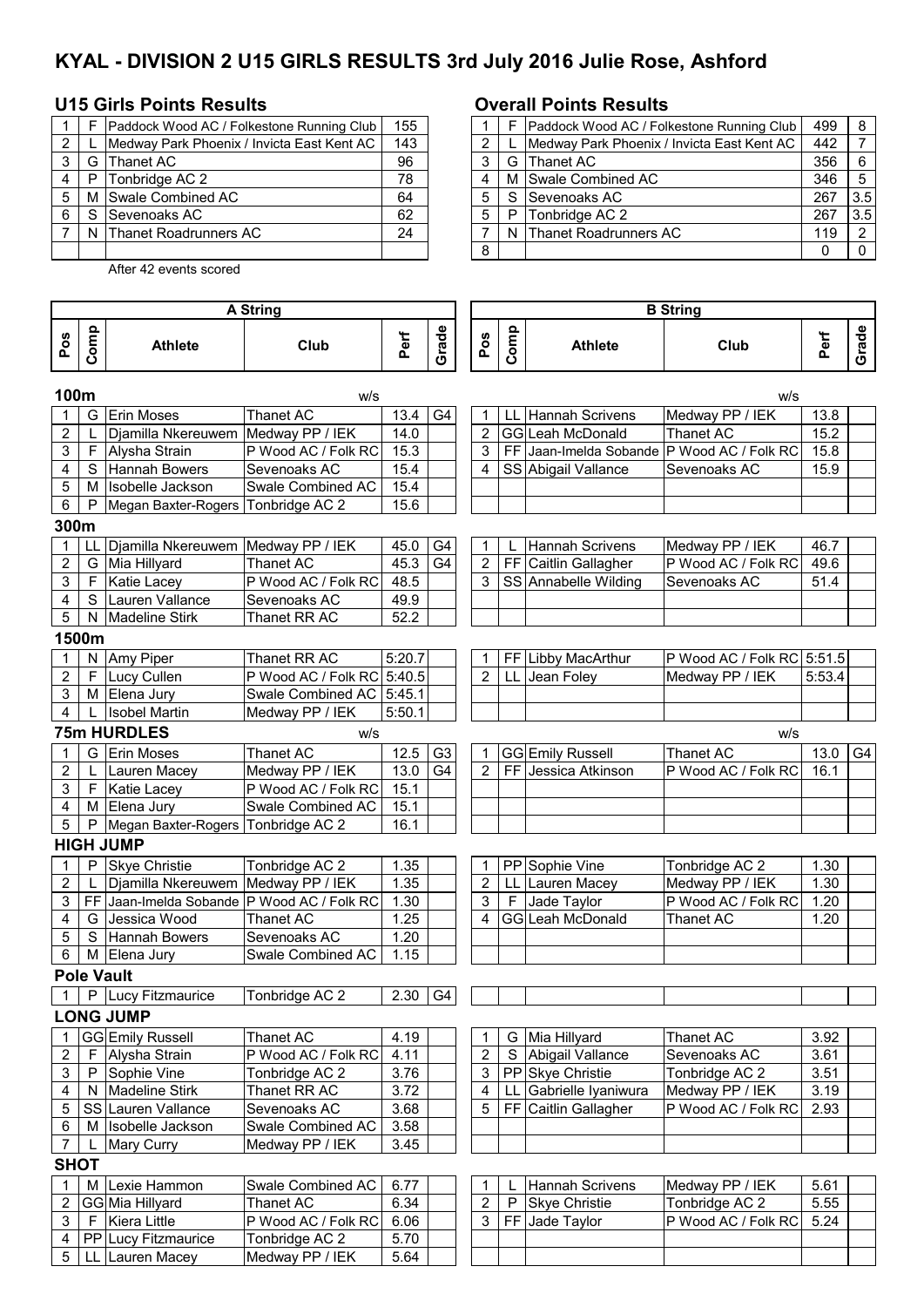#### **DISCUS**

| М | <sup>1</sup> ILexie Hammon | ISwale Combined AC I 17.33 I                |                    |  |   | ' LL | . Ilsobel Martin         | Medway PP / IEK       | 10.33 |  |
|---|----------------------------|---------------------------------------------|--------------------|--|---|------|--------------------------|-----------------------|-------|--|
|   | Kiera Little               | <b>P Wood AC / Folk RC 16.35</b>            |                    |  | ົ |      | <b>FF IDelilah Lewis</b> | IP Wood AC / Folk RCI | 8.92  |  |
| G | Abiqail Saver              | $\stackrel{\textsf{r}}{\textsf{h}}$ anet AC | 14.60              |  |   |      |                          |                       |       |  |
|   | ISophie Cooper             | <b>IMedway PP / IEK</b>                     | 14.48 <sub>1</sub> |  |   |      |                          |                       |       |  |
| . |                            |                                             |                    |  |   |      |                          |                       |       |  |

#### **HAMMER**

| м | ILexie Hammon       | <b>Swale Combined AC</b>                 | 20.23 |  | EE L | <b>IJessica Atkinson</b> | IP Wood AC / Folk RCI   | 14.32 |
|---|---------------------|------------------------------------------|-------|--|------|--------------------------|-------------------------|-------|
|   | Kiera Little        | <sup>I</sup> P Wood AC / Folk RC 15.60 L |       |  | --   | lSophie Cooper           | <b>IMedway PP / IEK</b> | 10.24 |
|   | Gabrielle Ivaniwura | IEK<br>Medway PP /                       | 13.86 |  |      |                          |                         |       |

|  | 1   FF   Jessica Atkinson | P Wood AC / Folk RC   14.32 |       |  |
|--|---------------------------|-----------------------------|-------|--|
|  | 2   LL Sophie Cooper      | Medway PP / IEK             | 10.24 |  |
|  |                           |                             |       |  |

#### **RELAYS 4x100m**

|             | TA IUVIII |                 |                                                                                        |        |  |
|-------------|-----------|-----------------|----------------------------------------------------------------------------------------|--------|--|
|             |           | Medway PP / IEK | Gabrielle Iyaniwura, Djamilla Nkereuwem, Mary Curry, Hannah Scrivens                   | 55.9   |  |
| 2           | l F       |                 | P Wood AC / Folk RC Jessica Atkinson, Delilah Lewis, Jade Taylor, Alysha Strain        | 58.7   |  |
| 3           | P         | Tonbridge AC 2  | Megan Baxter-Rogers, Sophie Vine, Skye Christie, Lucy Fitzmaurice                      | 59.4   |  |
| 4           |           | S Sevenoaks AC  | Abigail Vallance, Lauren Vallance, Annabelle Wilding, Hannah Bowers                    | 59.9   |  |
| 4x300m      |           |                 |                                                                                        |        |  |
|             | S         | Sevenoaks AC    | Abigail Vallance, Lauren Vallance, Annabelle Wilding, Hannah Bowers                    | 3:21.2 |  |
| $2^{\circ}$ |           |                 | F P Wood AC / Folk RC Lucy Cullen, Jaan-Imelda Sobande, Caitlin Gallagher, Katie Lacey | 3:21.9 |  |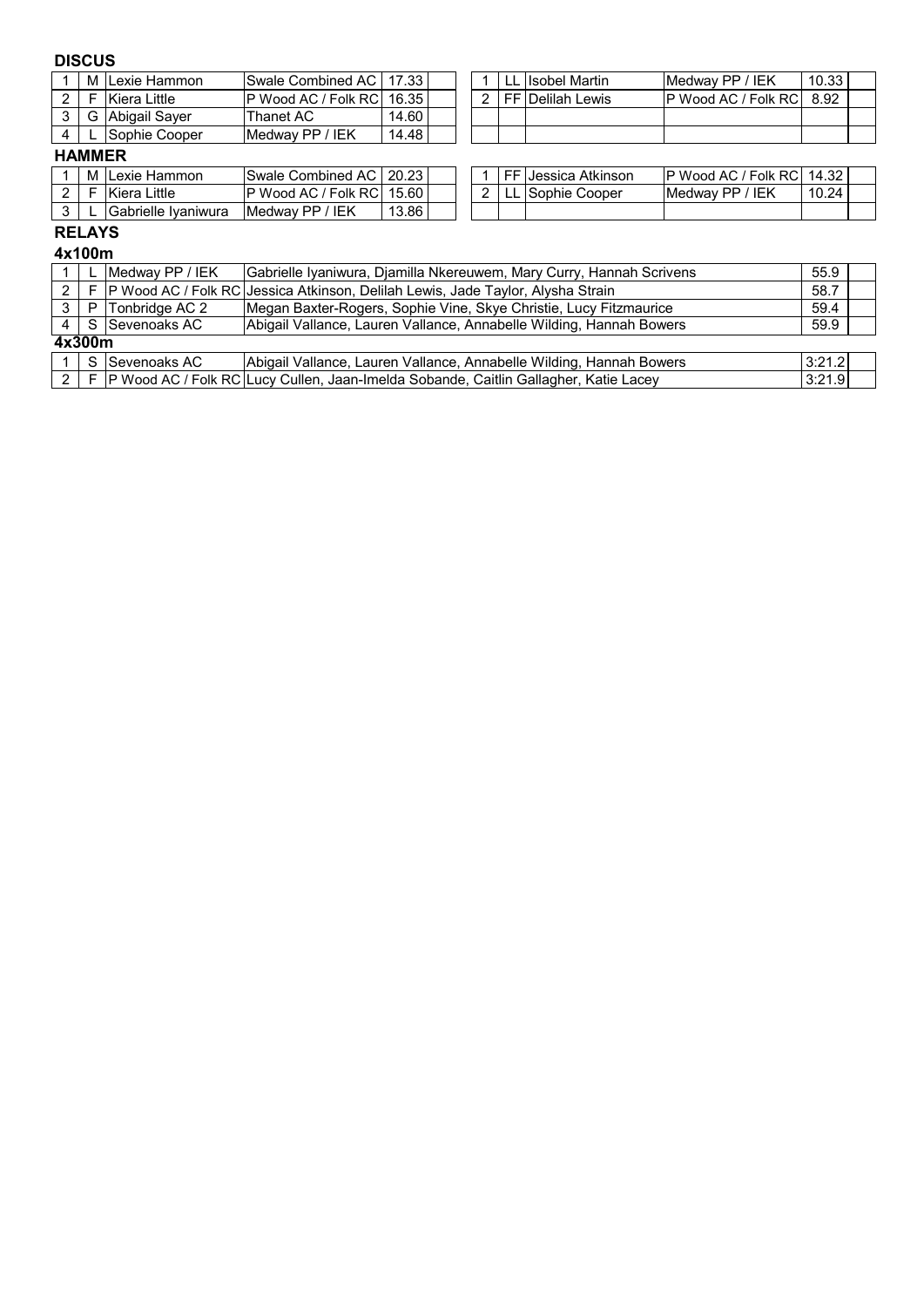|  | NON-SCORING RESULTS 3rd July 2016 Julie Rose, Ashford |  |  |  |
|--|-------------------------------------------------------|--|--|--|
|--|-------------------------------------------------------|--|--|--|

|                | <b>Athlete</b>                              | Club                | Perf   | Gpers |
|----------------|---------------------------------------------|---------------------|--------|-------|
| 100m           | U13 Boys                                    | w/s                 |        |       |
| 1              | Luke Francis                                | Swale Combined AC   | 16.2   |       |
| 200m           |                                             | w/s                 |        |       |
| $\mathbf{1}$   | Max Eshelby                                 | Swale Combined AC   | 40.4   |       |
|                | 1500m                                       |                     |        |       |
| 1              | Ben Harvey                                  | Tonbridge AC 2      | 5:21.3 |       |
| $\overline{2}$ | <b>Zak Doust</b>                            | P Wood AC / Folk RC | 5:35.6 |       |
| 3              | Rowan Tyler                                 | Thanet RR AC        | 5:55.9 |       |
|                | <b>75m HURDLES</b>                          | w/s                 |        |       |
| 1              | <b>William Norman</b>                       | P Wood AC / Folk RC | 15.7   |       |
|                | <b>LONG JUMP</b>                            |                     |        |       |
| $\mathbf{1}$   | Matthew Cameron                             | P Wood AC / Folk RC | 2.85   |       |
| <b>SHOT</b>    |                                             |                     |        |       |
| $\mathbf{1}$   | <b>Matthew Cameron</b>                      | P Wood AC / Folk RC | 3.99   |       |
|                |                                             |                     |        |       |
|                | <b>DISCUS</b>                               |                     |        |       |
| $\mathbf 1$    | <b>Matthew Cameron</b>                      | P Wood AC / Folk RC | 9.14   |       |
|                | <b>JAVELIN</b>                              |                     |        |       |
| 1              | <b>Archie Jones</b>                         | P Wood AC / Folk RC | ndr    |       |
|                | 4x100m RELAYS<br>Zak Doust, Owen Moncrieff, |                     |        |       |
| 1              | Matthew Cameron, Conrad Keller              | P Wood AC / Folk RC | 65.6   |       |
|                |                                             |                     |        |       |
|                | U15 Boys                                    |                     |        |       |
| 100m           |                                             | W/S                 |        |       |
| 1              | <b>Aston Fredericks</b>                     | <b>Thanet AC</b>    | 13.7   |       |
| $\overline{2}$ | Tobi Akioye                                 | Tonbridge AC 2      | 14.9   |       |
| 3              | Joseph Cooper                               | Sevenoaks AC        | 16.2   |       |
| 300m           |                                             |                     |        |       |
| 1              | <b>William Jennings</b>                     | <b>Thanet AC</b>    | 43.8   |       |
|                | 1500m                                       |                     |        |       |
| 1              | <b>Isaac Thomas</b>                         | Medway PP / IEK     | 5:29.0 |       |
|                | <b>LONG JUMP</b>                            |                     |        |       |
| 1              | <b>Jack Seery</b>                           | <b>Thanet AC</b>    | 4.68   |       |
|                | <b>DISCUS</b>                               |                     |        |       |
| $\mathbf{1}$   | <b>Spencer Elphick</b>                      | P Wood AC / Folk RC | 13.32  |       |
|                | <b>JAVELIN</b>                              |                     |        |       |
| $\mathbf{1}$   | Lewis Penny                                 | P Wood AC / Folk RC | 20.71  |       |
|                | U13 Girls                                   |                     |        |       |
| 75m            |                                             | w/s                 |        |       |
| 1              | Amalie Abdali                               | Tonbridge AC 2      | 12.4   |       |
| $\overline{2}$ | Hannah Firth                                | Sevenoaks AC        | 12.5   |       |
| 3              | <b>Lilie Moncrieff</b>                      | P Wood AC / Folk RC | 13.5   |       |
| 150m           |                                             |                     |        |       |
| 1              | <b>Abigail Debling</b>                      | Thanet AC           | 23.1   |       |
|                | 1200m                                       |                     |        |       |
| 1              | Catrina MacArthur                           | P Wood AC / Folk RC | 4:34.1 |       |
| $\overline{2}$ | Darcey Hobbs                                | Thanet RR AC        | 4:50.0 |       |
|                | 70m HURDLES                                 | W/S                 |        |       |
| $\mathbf 1$    | <b>Mollie Dew</b>                           | P Wood AC / Folk RC | 16.4   |       |
|                | <b>LONG JUMP</b>                            |                     |        |       |
| 1              | Macey Forster                               | P Wood AC / Folk RC | 3.00   |       |
| 2              | <b>Isobel Thorn</b>                         | Tonbridge AC 2      | 2.86   |       |
| 3              | <b>Isobel Tyler</b>                         | Thanet RR AC        | 2.45   |       |
|                |                                             |                     |        |       |